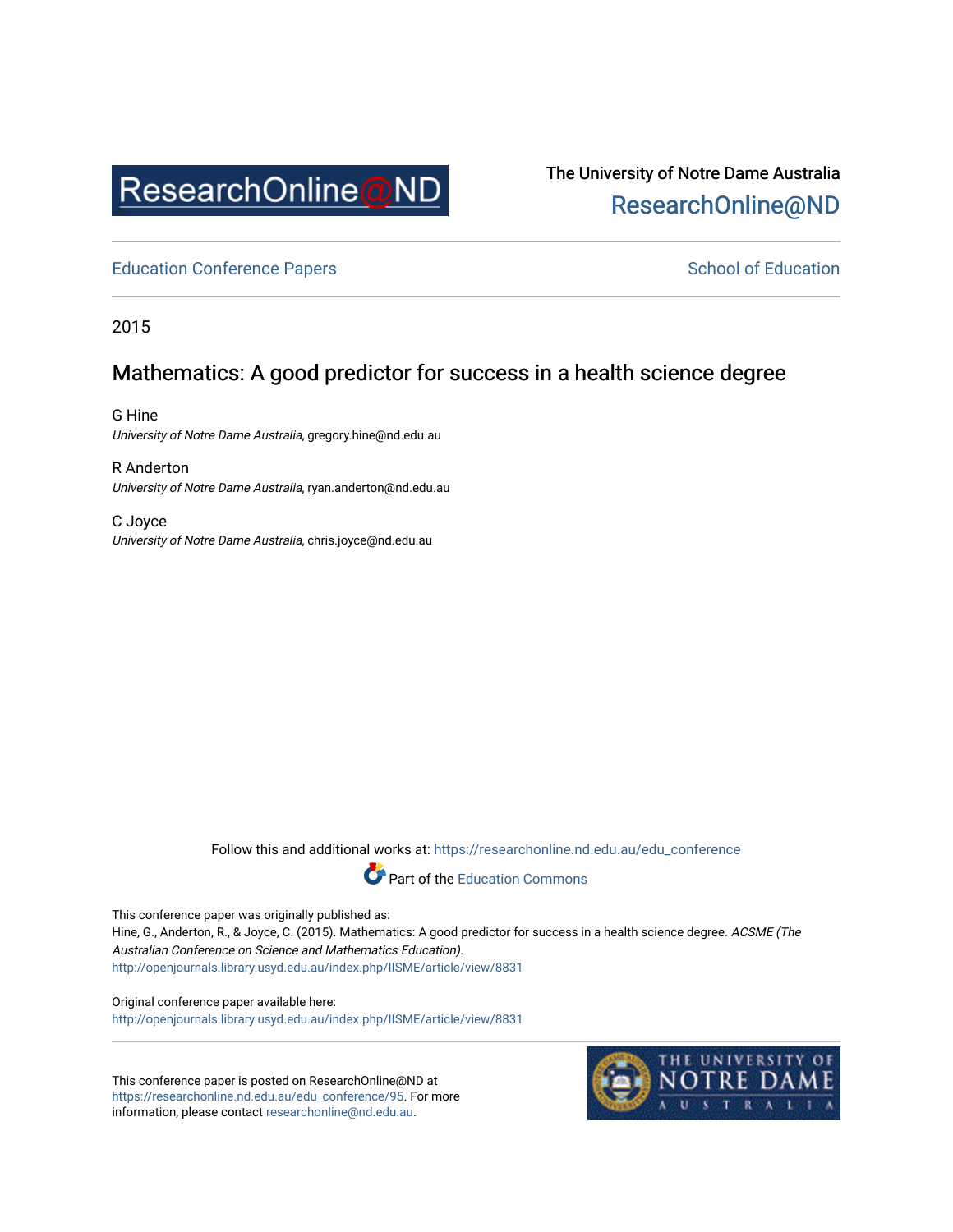# **MATHEMATICS: A GOOD PREDICTOR FOR SUCCESS IN A HEALTH SCIENCE DEGREE**

Gregory Hineª, Ryan Andertonª, Christopher Joyceª

<sup>a</sup>Dr. Gregory Hine [\(gregory.hine@nd.edu.aul\)](mailto:gregory.hine@nd.edu.aul)

School of Education, The University of Notre Dame Australia, Fremantle W.A. 6160, Australia aDr. Ryan Anderton [\(ryan.anderton@nd.edu.au\)](mailto:ryan.anderton@nd.edu.au)

School of Health Sciences, The University of Notre Dame Australia, Fremantle W.A. 6160, Australia aDr. Christopher Joyce [\(chris.joyce@nd.edu.au\)](mailto:chris.joyce@nd.edu.au)

School of Health Sciences, The University of Notre Dame Australia, Fremantle W.A. 6160, Australia

**KEYWORDS:** Mathematics, Mathematics competency, Undergraduate Health Sciences

#### **ABSTRACT**

Research-based literature indicates that secondary school mathematics performance is highly predictive of university performance Moreover, scholars suggest that success in secondary mathematics courses translates into success in tertiary degrees where mathematics is required. This paper examines the extent to which the completion of secondary school mathematics courses is predictive of academic success for 57 first-year students enrolled in a Health Science degree at The University of Notre Dame Australia (UNDA) (Fremantle Campus). Using the University's databases, the level of mathematics completed at secondary school was examined against gender, Tertiary Entrance Ranking (TER) and Grade Point Average (GPA). A statistical analysis of collected data revealed that irrespective of gender, students who completed 3C3D mathematics at secondary school had a significantly ( $p = .00$ ) higher GPA, than those students who had studied level 2C2D mathematics. These findings are discussed briefly in light of the current literature presented.

Proceedings of the Australian Conference on Science and Mathematics Education, Curtin University, Sept 30th to Oct 1st, 2015, page X, ISBN Number 978-0-9871834-4-6.

#### **Introduction**

The mathematical competency of the current generation of Australian undergraduate students is declining (Belward et al., 2011a; Brown, 2009; McNaught & Hoyne, 2011; Nicholas et al., 2015). This decline may be the result of the expansion of the Australian tertiary sector which has seen a greater diversity of university entrants accepted into undergraduate degrees through a multitude of pathways (Belward et al., 2011b; Brown, 2009; Harris & Ashton, 2011). Mathematical competency is an integral component of many scientific and clinical undergraduate degrees (Hall & Ponton, 2005; Koenig et al., 2012), and the ability to apply mathematical and statistical thinking in the context of science is an area of urgent attention (Belward et al., 2011b). The Australian Learning and Teaching Council (ALTC, 2010) provides clear statements on suggested learning outcomes for Australian science graduates. These statements outline threshold learning outcomes that all recent graduates of science are expected to demonstrate regarding the use of quantitative skills. Furthermore, there is international acknowledgment that articulates the need for science students to be competent quantitative thinkers (AAAS, 2009; Tariq, 2008).

An inability to demonstrate fundamental quantitative skills at the undergraduate level stymies deep learning, contributes to student attrition, and may have dire implications for clinical professions (Thomson et al., 2010). A common method for addressing low mathematical competency among undergraduates is to impose course requirements on identified low capability students to complete a foundational mathematical elective early within the undergraduate degree. However, these units often focus on abstract mathematical processes and students are at risk of not transferring these skills to the applications specific to the degree requirements (McNaught & Hoyne, 2011).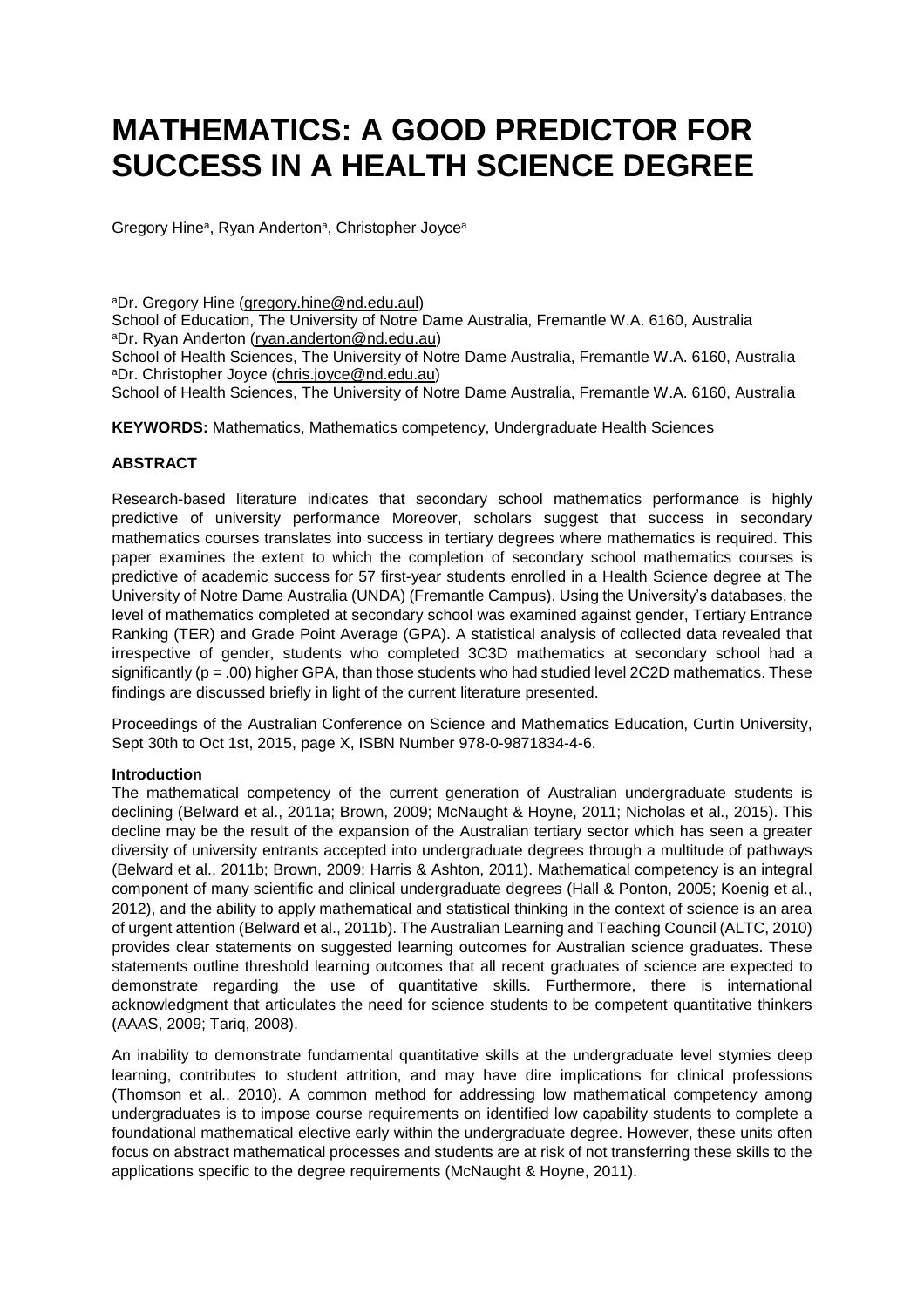Scholars have identified that secondary school academic performance is highly predictive of university performance (Harackiewicz et al., 2002; McKenzie & Schweitzer, 2001; Nicholas et al., 2015). More specifically, there is evidence to suggest that success in university mathematics courses (Poladian & Nicholas, 2013; Rylands & Coady, 2009) and university science courses (Nicholas et al., 2015; Sadler & Tai, 2007) depends on the level of mathematics studied in secondary school. However, studies in New Zealand (Comer, Brogt, & Sampson, 2011) and Australia (Green, Brown, & Ward, 2009) examining the transition of secondary school students into university have revealed that predicting first-year student academic success can be a challenging task, with unexpected results (Comer, Brogt, & Sampson, 2011).

#### **Aims**

There were three aims for this research project. The first aim was to investigate whether grade point average (GPA) was associated with the level of mathematics completed at secondary school, for students undertaking a Health Sciences degree directly from secondary school. The second aim was to determine if a between-group difference was observed for gender for the first aim. Third, the researchers wished to discern whether any relationships were observed between GPA, tertiary entrance ranking (TER), and result of the level of mathematics completed at secondary school.

#### **Context**

The School of Health Sciences at The University of Notre Dame Australia (UNDA) (Fremantle campus) offers undergraduate degrees in biomedical science, exercise and sports science, health and physical education, outdoor recreation, and preventive health. While the majority of students enter into university study after the completion of secondary education and obtaining a requisite Australian TER score, several alternative university entrance pathways are available for mature age students. The addition of those entering via previous tertiary study, foundation year or TAFE preliminary qualifications creates a heterogeneous pool of students with concomitant disparities of prior knowledge, learning pace, and digital literacy. In this study, the 2014 first year cohort of health science students was examined in order to determine if the level of mathematics completed at secondary school is associated with academic performance (GPA). Successfully identifying such factors will allow for the formulation of studentspecific approaches in view of academic support and student retention.

### **Methodology**

#### **Methods**

Fifty seven (n = 57) 2014 school leavers were grouped according to gender (24 male, 33 female) and level of mathematics completed at secondary school (8 male, 10 female for 2C2D; 12 male, 16 female for 3A3B; 4 male, 7 female for 3C3D). To see if ability of mathematics at a secondary school level transferred directly to university, this study only used secondary school students who enrolled in university directly from secondary school. Before commencement of first year university study, each student's TER and the result of the level of mathematics completed at secondary school was obtained by through the Student Admissions Office database at UNDA (Human Research and Ethics Committee approval: 015005F). Upon completion of their first year studying a health sciences degree within the School of Health Sciences at UNDA, GPA was obtained through the academic transcripts of each student, and graded on a four point scale (0-4).

#### **Statistical Analysis**

Statistics software IBM SPSS Statistics for Windows V.22 (Armonk, NY) was used to perform a twoway between-groups ANOVA with post-hoc analyses, with the two independent variables being gender (male and female), and the groups' level of mathematics completed at secondary school (2C2DMAT, 3A3BMAT, 3C3DMAT). The Tukey post-hoc analyses were conducted to observe any differences within level of mathematics completed at secondary school. GPA was used as the dependent variable. Oneway ANOVAs were used to observe simple effects for each gender, and finally, independent t-tests were conducted to observe differences between-gender for; TER, result of level of mathematics completed at secondary school and GPA.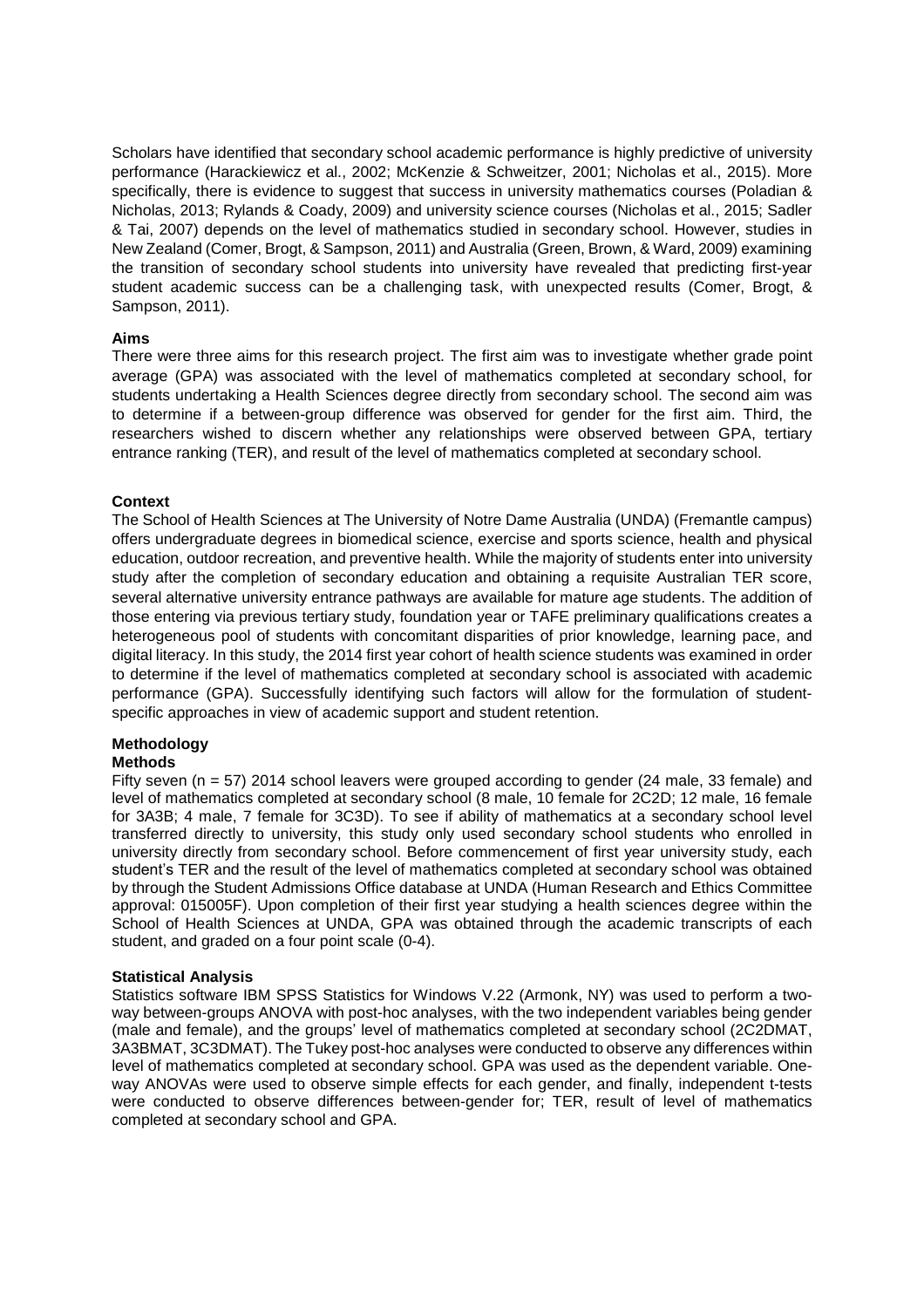#### **Findings and Discussion Results**

Results from the two-way between-groups ANOVA revealed that level of mathematics completed at secondary school was a significant ( $p = .00$ ) main effect, and influenced GPA. Gender was not shown as a significant ( $p > 0.05$ ) main effect, and therefore did not influence GPA. Tukey post-hoc analyses of level of mathematics completed at secondary school revealed a significant ( $p = .00$ ) difference between 2C2D and 3C3D groups (Table 1). Both ANOVAs (one for male, one for female) used to analyse within-group effects of level of mathematics completed at secondary school for GPA reported significant main effects. Tukey post-hoc analyses for both ANOVAs revealed a significant ( $p = .00$ ) difference between 2C2D and 3C3D groups. Independent t-tests reported no significant differences between-gender for GPA, TER, or result of level of mathematics completed at secondary school.

**Table 1.** Descriptive statistics of level of mathematics completed at secondary school, result, TER and GPA. Mean (SD).

| Level of mathematics completed at secondary school | <b>Result</b>           | <b>TER</b>          | <b>GPA</b>             |
|----------------------------------------------------|-------------------------|---------------------|------------------------|
| <b>2C2D</b><br>8 Male<br>10 Female                 | 53.1(5.0)<br>55.1(6.9)  | 73 (7.6)<br>71(5.3) | 1.63(0.5)<br>1.50(0.4) |
| 3A3B<br>12 Male<br>16 Female                       | 60.3(5.1)<br>56.1(5.4)  | 78 (4.8)<br>77(6.2) | 1.56(0.5)<br>1.89(0.7) |
| 3C3D<br>4 Male<br>7 Female                         | 68.1 (1.3)<br>72.0(7.8) | 87(7.5)<br>93(5.1)  | 2.91(0.4)<br>3.09(0.7) |

TER – tertiary entrance ranking, GPA – grade point average

#### **Discussion**

This research project reported that first year students studying a Health Sciences degree at UNDA achieved a higher GPA if they had completed a higher level of mathematics at secondary school. As a main effect, there was a significant ( $p = .00$ ) difference between the 2C2D and the 3C3D groups. Similar results were report by Nicholas et al. (2015), who compared overall university mathematics performance to the level of mathematics they entered university with. Nicholas et al. (2015) also reported that 71 % of students who had completed a higher level of mathematics passed their enrolled course. Although this research project only reported GPA for the first year (of a three year degree), the reported difference in GPA between the 2C2D and 3C3D groups may foresee the likelihood of overall (three year) success. Importantly, anecdotal evidence within the School of Health Sciences at UNDA reports that the majority of students with GPAs greater than 2.5 continue to perform academically well throughout their degree, with GPA also correlating with lower course attrition.

#### **Limitations**

There were limitations associated with this pilot research project. Firstly, this research project only reports the findings relating to first year students enrolled in a Health Sciences degree at one tertiary institution. Results may differ between degrees within the same school, or across cohorts of students sampled from other schools at the university. Secondly, a relatively small sample size (n=57) was used. However, this research project only reported results for secondary school leavers, with other students enrolled in the same degree being of mature age (or other entry methods) not included. Thirdly, specific fields of mathematics were not identified. Finally, results do not reflect the performance across other commencement years (i.e. 2013) for the same course.

#### **Conclusion**

The overarching aim of this research project was to see if the level of mathematics a student completed at secondary school was related to their GPA average, upon completion of their first year studying a degree in the School of Health Sciences at UNDA. Results showed that irrespective of gender, students who completed level 3C3D mathematics at secondary school had a significantly ( $p = .00$ ) higher GPA,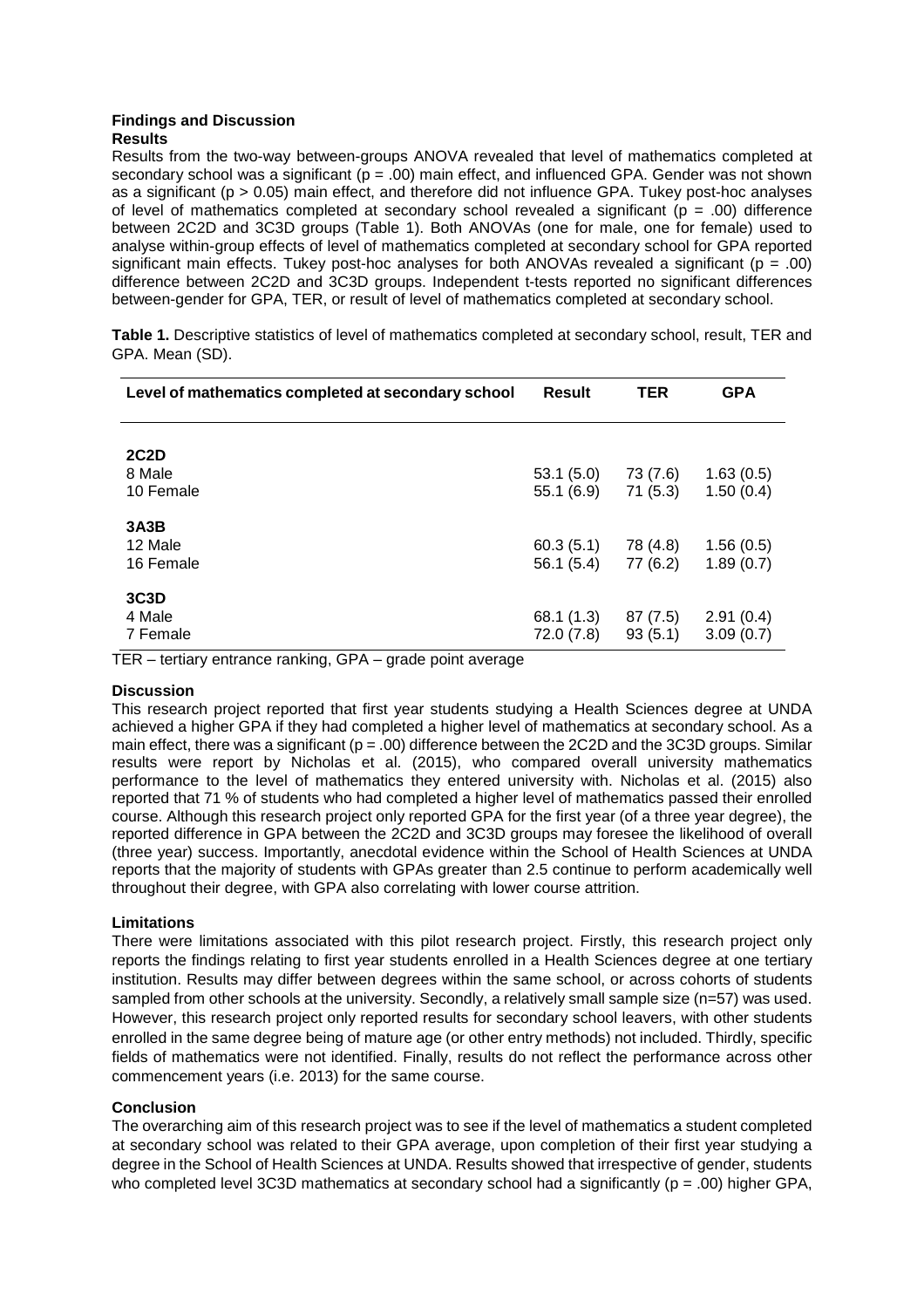than those students who had studied level 2C2D mathematics. Based on the 2014 results, it can be said that school leavers who completed a higher level of mathematics were able to achieve higher first year GPAs than those secondary school leavers who completed a lower level of mathematics. Future research should investigate other years of commencement within the same degree, or across other schools within UNDA's Fremantle campus to see if similar results can be seen. It would also be interesting to investigate which specific fields of mathematics are transferable to specific units within the Health Sciences degree at UNDA.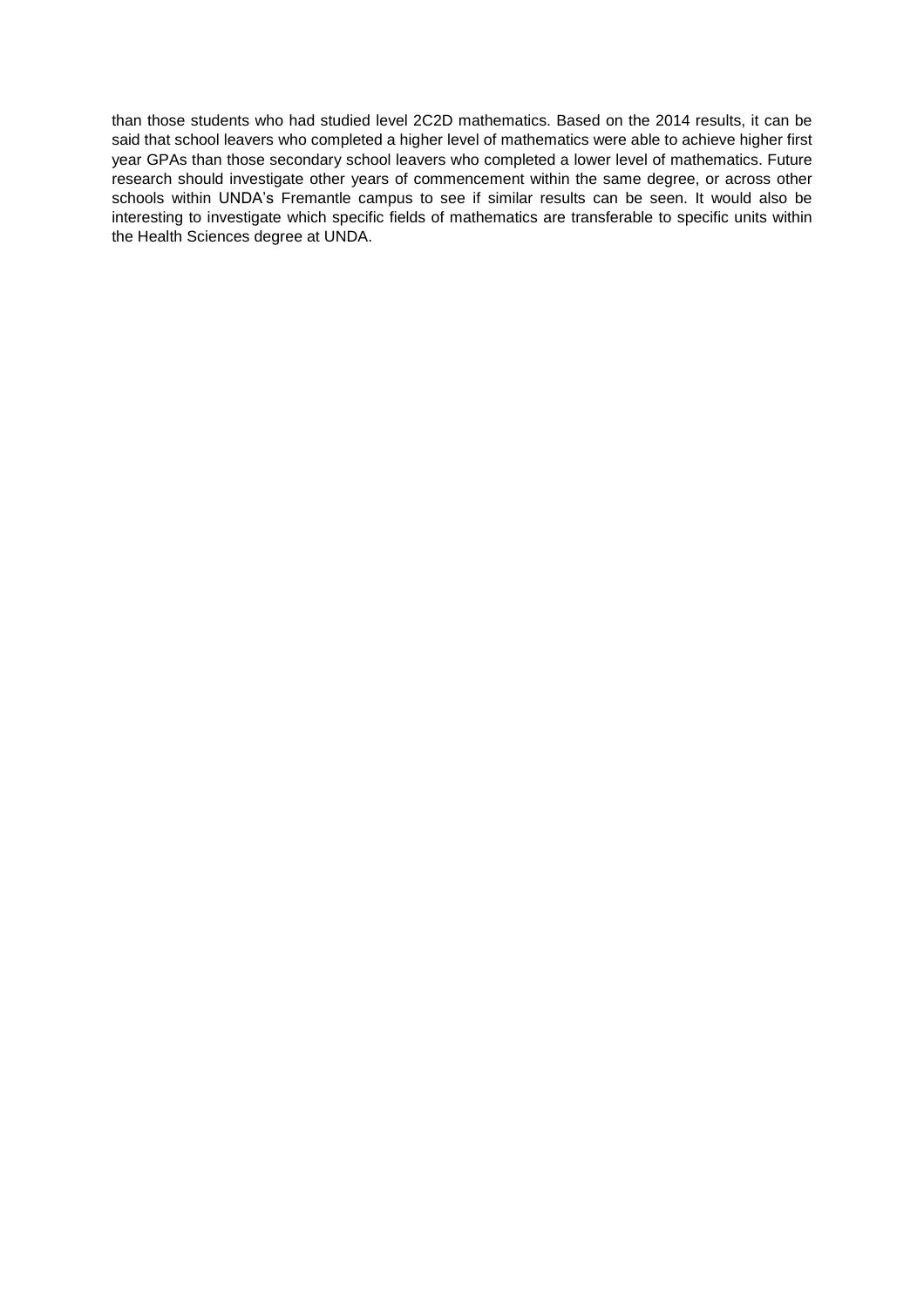#### **REFERENCES**

- Australian Learning and Teaching Council (2010). Learning and teaching academic standards: Draft science standards statement. Retrieved February 8, 2011 from [http://www.altc.edu.au/system/files/LTAS\\_Science\\_December\\_2010\\_consultation\\_paper.pdf](http://www.altc.edu.au/system/files/LTAS_Science_December_2010_consultation_paper.pdf)
- Belward, S., Matthews, K., Rylands, L., Coady, C., Adams, P., & Simbag, V. (2011a). A study of the Australian tertiary sector's portrayed view of the relevance of quantitative skills in science. A*AMT-MERGA 2011 23rd biennial conference of the Australian Association of Mathematics Teachers and the 34th Annual Conference of the Mathematics Education Research Group of Australasia*, 3-7 July 2011, Alice Springs, NT, Australia, pp. 107-114.
- Belward, S. R., Matthews, K. E., Thompson, K. V., Pelaez, N. J., Coady, C., Adams, P., Simbag, V. A., & Rylands, L. J. (2011b). *A*pplying mathematical thinking: The role of mathematicians and scientists in equipping the new generation scientist. In J. Hannah & M.Thomas (Eds.), *Proceedings of Volcanic Delta 2011. Volcanic Delta 2011: The Eighth Southern Hemisphere Conference on Teaching and Learning Undergraduate Mathematics and Statistics, Rotorua, New Zealand, (12-21), 27 November - 2 December 2011.*
- Brown, G. (2009). *Review of education in mathematics, data science and quantitative disciplines.* Canberra: The Group of Eight. Retrieved from [http://www.go8.edu.au/\\_documents/go8-policy](http://www.go8.edu.au/_documents/go8-policy-analysis/2010/go8mathsreview.pdf)[analysis/2010/go8mathsreview.pdf](http://www.go8.edu.au/_documents/go8-policy-analysis/2010/go8mathsreview.pdf)
- Comer, K., Brogt, E., & Sampson, K. (2011). Marked for success: Secondary school performance and university achievement in biology. *Journal of Institutional Research*, *16*(2), 42-53.
- Green, R., Brown, E., & Ward, A. (2009). Secondary school science predictors of academic performance in university bioscience subjects. *Anatomical Sciences Education*, *2*(3), 113- 118.
- Harackiewicz, J.M., Barron, K.E., Tauer, J.M., & Elliot, A.J. (2002). Predicting success in college: A longitudinal study of achievement goals and ability measures as predictors of interest and performance from freshman year through graduation. *Journal of Educational Psychology*, *94*(3), 562-575.
- Hall, J. & Ponton, M. (2005). Mathematics self-efficacy of college freshman. *Journal of Developmental Education*, *28*(3), 26 – 33.
- Harris, A., & Ashton, J. (2011). Integrating academic and language skills within management units: Developing student skills for the next decade. *Proceedings of the 20th Annual Teaching and Learning Forum*, 1-2 February 2011. Perth: Edith Cowan University. Retrieved from [http://otl.curtin.edu.au/professional\\_development/conferences/tfl/tfl2011/refereed/harris.html](http://otl.curtin.edu.au/professional_development/conferences/tfl/tfl2011/refereed/harris.html)
- Koenig, K., Schen, M., Edwards, M., & Bao, L. (2012). Addressing STEM retention through a scientific thought and methods course. *Journal of College Science Teaching*, *41*(4), 23-29.
- McKenzie, Kirsten & Schweitzer, Robert D. (2001) Who succeeds at university? Factors predicting academic performance in first year Australian university students. *Higher Education Research & Development*, *20*, 21-33.
- McNaught, K., & Hoyne, G. (2011). *Mathematics for first year success.* In *Proceedings of the 14th Pacific Rim First Year in Higher Education Conference*, 29 June – 1 July, Fremantle. Retrieved from [http://fyhe.com.au/past\\_papers/papers11/FYHE-2011/content/pdf/4F.pdf](http://fyhe.com.au/past_papers/papers11/FYHE-2011/content/pdf/4F.pdf)
- Nicholas, J., Poladian, J., Mack, J., & Wilson, R. (2015). Mathematics preparation for university: entry, pathways and impact on performance in first year science and mathematics subjects. *International Journal of Innovation in Science and Mathematics Education*, *23*(1), 37-51.
- Poladian, L. & Nicholas, J. (2013). Mathematics bridging courses and success in first year calculus. In D. King, B. Loch & L. Rylands (Eds.), *Proceedings of the 9th DELTA Conference on the Teaching and Learning of Undergraduate Mathematics and Statistics* (pp. 150-159). Melbourne, Australia: University of Western Sydney.